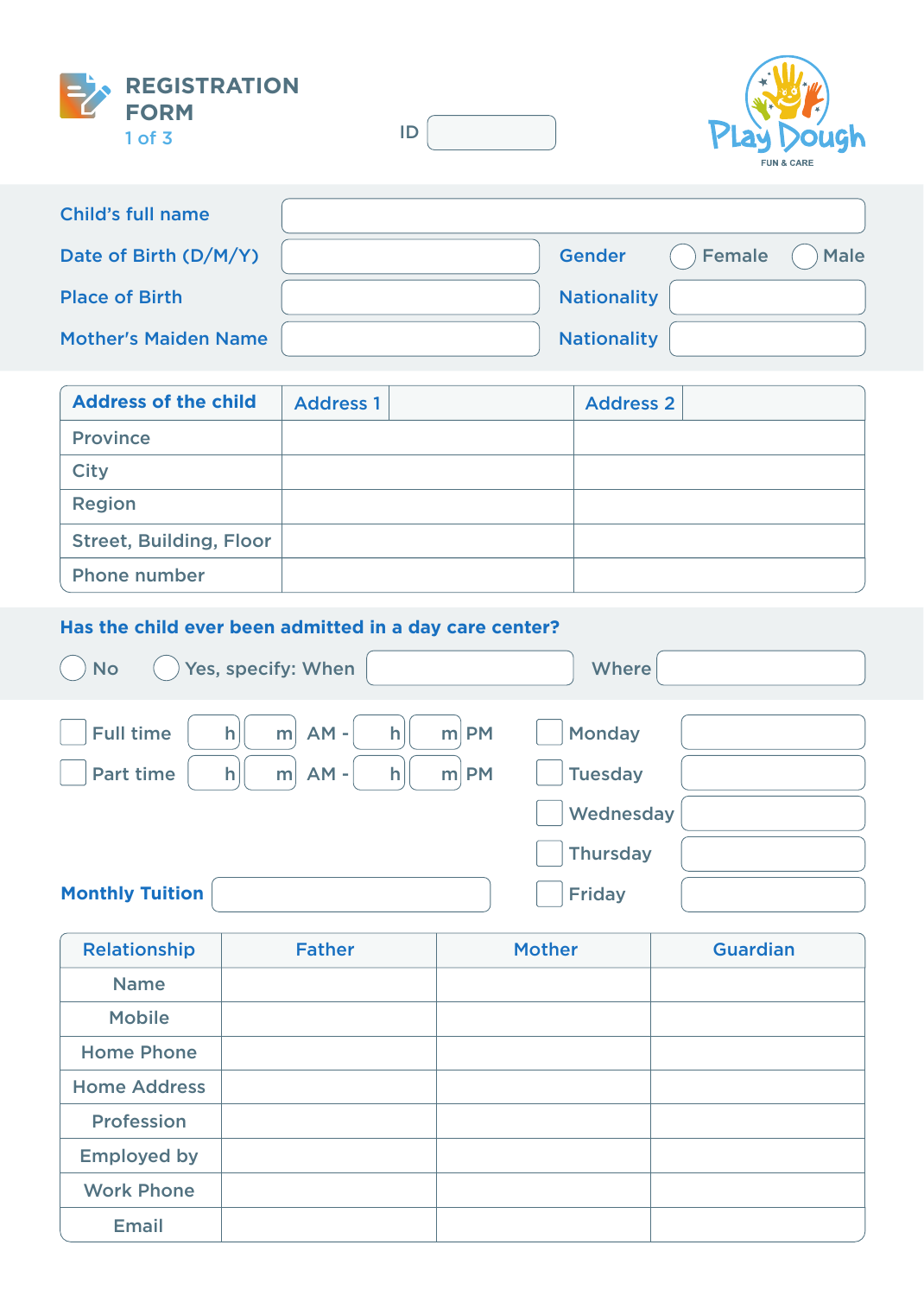



| Is there a special status for parents? $\left( \right)$ No $\left( \right)$ Yes, specify                              |
|-----------------------------------------------------------------------------------------------------------------------|
| (Death Mother/Father - Divorce - Separation - Remarriage - etc.)                                                      |
| In case of a divorce or separation, the child lives with $\bigcirc$ Mother $\bigcirc$ Father $\bigcirc$ Joint         |
| Is there any particular health situation at home which the center must be aware of?                                   |
| $\binom{1}{1}$ No $\binom{1}{1}$ Yes, specify (auditory, visual, intellectual, mental, psychological, nervous, other) |
| Does your child have a physical or health problem that prevents them from participating                               |
| in class activities? $\bigcirc$ No $\bigcirc$ Yes, specify $\bigcirc$                                                 |
| <b>Ductions</b> / Citation Moment <b>Communication Details And Allie / D</b> / M / M                                  |

| <b>Brothers / Sisters Names</b>   | Date of Birth (D/M/Y) | <b>Gender</b>                     |
|-----------------------------------|-----------------------|-----------------------------------|
|                                   |                       | Female ( ) Male                   |
|                                   |                       | $\bigcirc$ Female $\bigcirc$ Male |
|                                   |                       | Female ( ) Male                   |
|                                   |                       | Female ( ) Male                   |
| The child is the<br><b>Eldest</b> | Ariddle<br>Youngest   |                                   |

## **Persons authorized to accompany your child:**

|                | <b>Name</b>    | Relationship                                                                                   |
|----------------|----------------|------------------------------------------------------------------------------------------------|
|                | <b>Address</b> | <b>Home Phone</b>                                                                              |
|                | <b>Mobile</b>  | <b>Work Phone</b>                                                                              |
|                | <b>Name</b>    | Relationship                                                                                   |
| $\overline{2}$ | <b>Address</b> | <b>Home Phone</b>                                                                              |
|                | <b>Mobile</b>  | <b>Work Phone</b>                                                                              |
|                |                | Yes, specify<br>The child takes the center's bus ( )No (<br><b>Morning</b><br><b>Afternoon</b> |
|                |                |                                                                                                |
| <b>Name</b>    |                | <b>Reason</b>                                                                                  |
| <b>Name</b>    |                | <b>Reason</b>                                                                                  |

Please note that any person authorized to accompany your child must present his/her identity card.